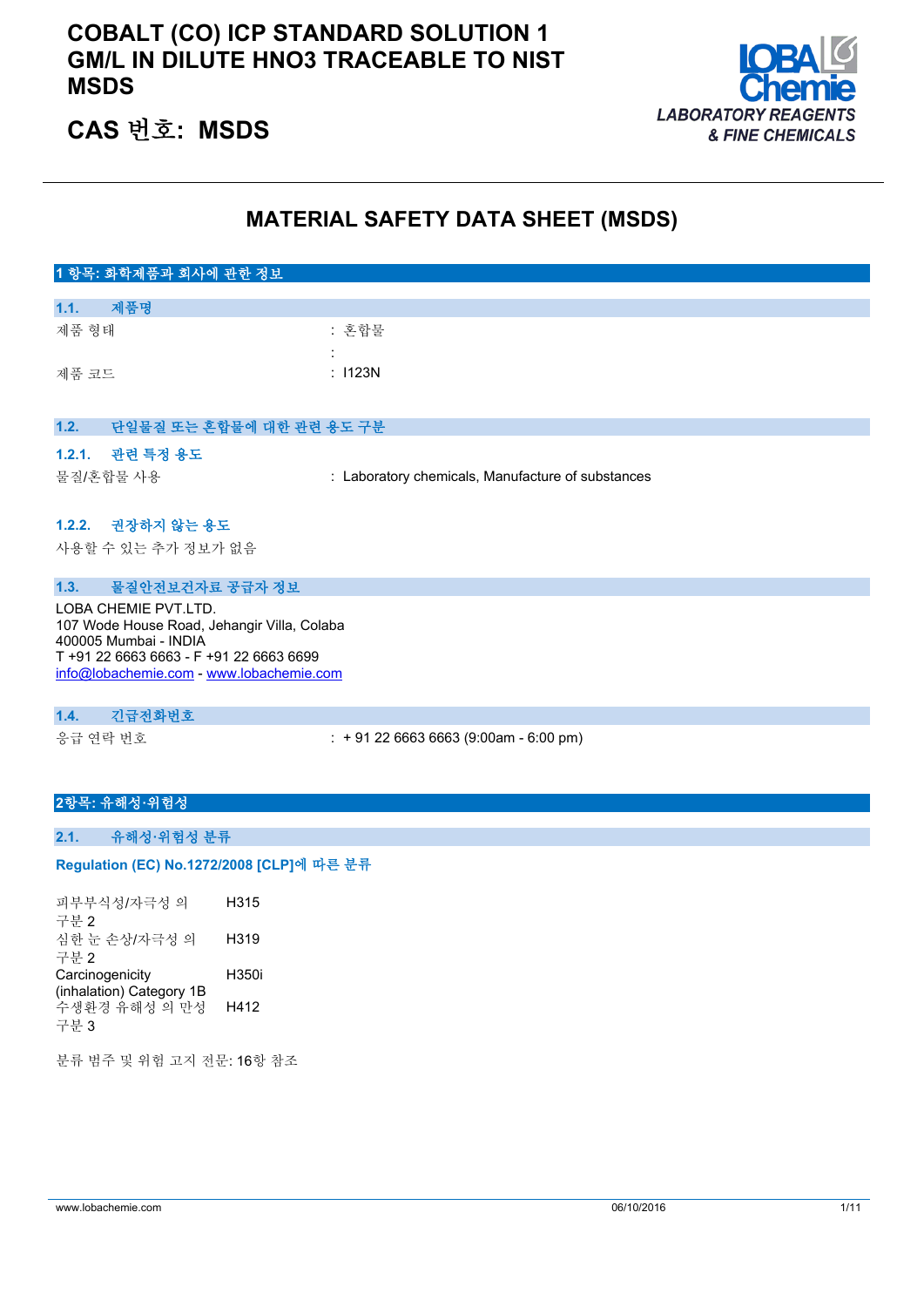물질안전보건자료

**물리화학적, 인체 건강 및 환경상의악영향**

사용할 수 있는 추가 정보가 없음

| 2.2.<br>예방조치문구를 포함한 경고표지 항목          |                                                                                                                                                                                |
|--------------------------------------|--------------------------------------------------------------------------------------------------------------------------------------------------------------------------------|
| 규정 (EC) No. 1272/2008에 따른 라벨 표시[CLP] |                                                                                                                                                                                |
| 위험 표시 그림문자(CLP)                      |                                                                                                                                                                                |
|                                      | GHS07<br>GHS08                                                                                                                                                                 |
| Signal word (CLP)                    | : 위험                                                                                                                                                                           |
| 유해·위험 문구(CLP)                        | : H315 - 피부에 자극을 일으킴<br>H319 - 눈에 심한 자극을 일으킴<br>H350i - 흡입 시 암유발 가능<br>H412 - 장기적 영향에 의해 수생생물에 유해함                                                                             |
| 예방 조치 문구(CLP)                        | : P201 - 사용 전 취급 설명서를 확보하시오<br>P273 - 환경으로 배출하지 마시오<br>P305+P351+P338 - 눈에 묻으면 몇 분간 물로 조심해서 씻으시오. 가능하면<br>콘택트렌즈를 제거하시오. 계속 씻으시오<br>P308+P313 - 노출 또는 접촉이 우려되면 의학적인 조언·주의를 받으시오 |

#### **2.3. 기타 정보**

사용할 수 있는 추가 정보가 없음

|      |      | 3항목: 구성성분의 명칭 및 함유량 |  |  |  |  |  |
|------|------|---------------------|--|--|--|--|--|
|      |      |                     |  |  |  |  |  |
| 3.1. | 단일물질 |                     |  |  |  |  |  |
| 해당없음 |      |                     |  |  |  |  |  |
|      |      |                     |  |  |  |  |  |
|      |      |                     |  |  |  |  |  |

#### **3.2. 혼합물**

| 명칭                                           | 제품명                                                                | $\frac{9}{6}$ | <b>Regulation (EC)</b><br>No.1272/2008 [CLP]에<br>따른 분류 |
|----------------------------------------------|--------------------------------------------------------------------|---------------|--------------------------------------------------------|
| Water                                        | (CAS 번호) 7732-18-5<br>(EC 번호) 231-791-2                            | 75 - 99       | 분류되지 않음                                                |
| Nitric acid                                  | (CAS 번호) 7697-37-2<br>(EC 번호) 231-714-2<br>(EC 색인 번호) 007-004-00-1 | $1 - 5$       | Ox. Liq. 1, H271<br>Skin Corr. 1A, H314                |
| COBALT (II) NITRATE AR (HAEXAHYDRATE)<br>99% | (CAS 번호) 10026-22-9                                                | $0.1 - 1$     | Acute Tox. 4 (Oral), H302<br>Aquatic Acute 1, H400     |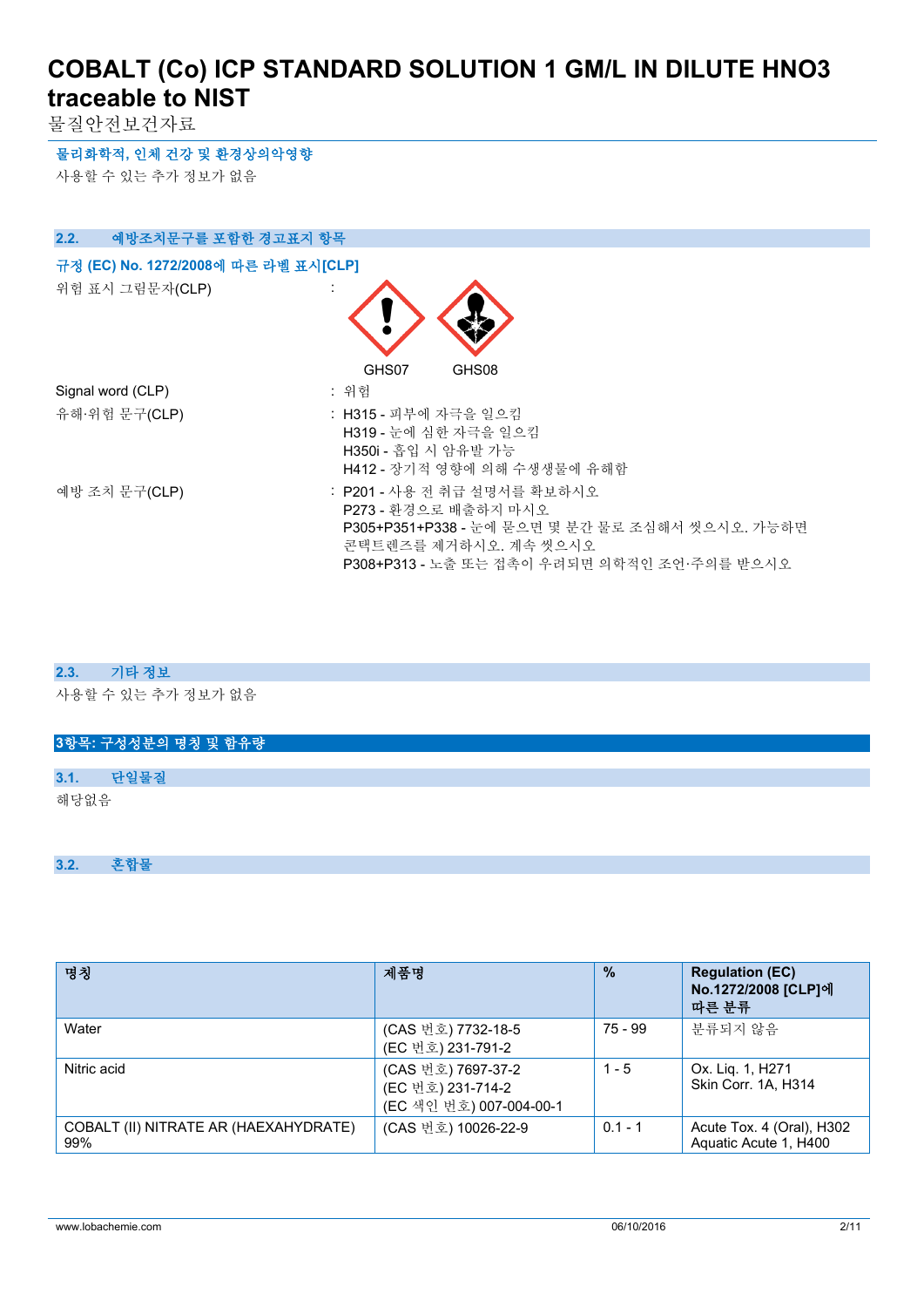물질안전보건자료

H-공고문 본문: 16항 참조

| 4항목: 응급조치요령                        |                                                                                                    |
|------------------------------------|----------------------------------------------------------------------------------------------------|
| 응급조치 요령<br>4.1.                    |                                                                                                    |
| 흡입 후 응급 조치                         | : Assure fresh air breathing. 호흡이 어려워지면 신선한 공기가 있는 곳으로 옮기고<br>호흡하기 쉬운 자세로 안정을 취하시오.                |
| 피부 접촉 후 응급 조치                      | : 다량의 비누와 물로 씻으시오. 다시 사용전 오염된 의류는 세척하시오. 의학적인<br>조치·조언을 구하시오.                                      |
| 안구 접촉 후 응급 조치                      | : 몇 분간 물로 조심해서 씻으시오. 가능하면 콘택트렌즈를 제거하시오. 계속 씻으시오.<br>의학적인 조치·조언을 구하시오.                              |
| 섭취 후 응급 조치                         | : 입을 씻어내시오. Do not induce vomiting. 의학적인 조치·조언을 구하시오.                                              |
| 변이원성<br>4.2.                       |                                                                                                    |
| 피부 접촉 후 증상/부상                      | : 피부에 자극을 일으킴.                                                                                     |
| 안구 접촉 후 증상/부상                      | : 눈에 심한 자극을 일으킴.                                                                                   |
| 4.3.<br>즉각적인 치료 및 특수 치료 필요 여부 표시   |                                                                                                    |
| Treat symptomatically.             |                                                                                                    |
| 5항목: 폭발·화재시 대처방법                   |                                                                                                    |
| 적절한 소화제<br>5.1.                    |                                                                                                    |
| 적절한 소화제                            | : Carbon dioxide. Dry powder. Foam. Water spray.                                                   |
| 부적절한 소화재                           | : Do not use a heavy water stream.                                                                 |
|                                    |                                                                                                    |
| 화학물질로부터 생기는 특정 유해성<br>5.2.         |                                                                                                    |
| 사용할 수 있는 추가 정보가 없음                 |                                                                                                    |
| 소방대원을 위한 조언<br>5.3.                |                                                                                                    |
| 화재 진압 중 보호                         | : Do not enter fire area without proper protective equipment, including respiratory<br>protection. |
| 6항목: 누출사고시 대처방법                    |                                                                                                    |
| 6.1.<br>인체를 보호하기 위해 필요한 조치사항 및 보호구 |                                                                                                    |
| 비응급 요원용<br>6.1.1.                  |                                                                                                    |
| 응급 조치                              | : Evacuate unnecessary personnel.                                                                  |
|                                    |                                                                                                    |
| 6.1.2. 응급 구조대용                     |                                                                                                    |
| 보호 장비                              | : Equip cleanup crew with proper protection.                                                       |
| 6.2.<br>환경을 보호하기 위해 필요한 조치사항       |                                                                                                    |
| 환경으로 배출하지 마시오.                     |                                                                                                    |
| 정화 또는 제거 방법<br>6.3.                |                                                                                                    |
| 세척 방법                              | : On land, sweep or shovel into suitable containers. 누출물을 모으시오.                                    |
| 기타 항목 참조<br>6.4.                   |                                                                                                    |
| 사용할 수 있는 추가 정보가 없음                 |                                                                                                    |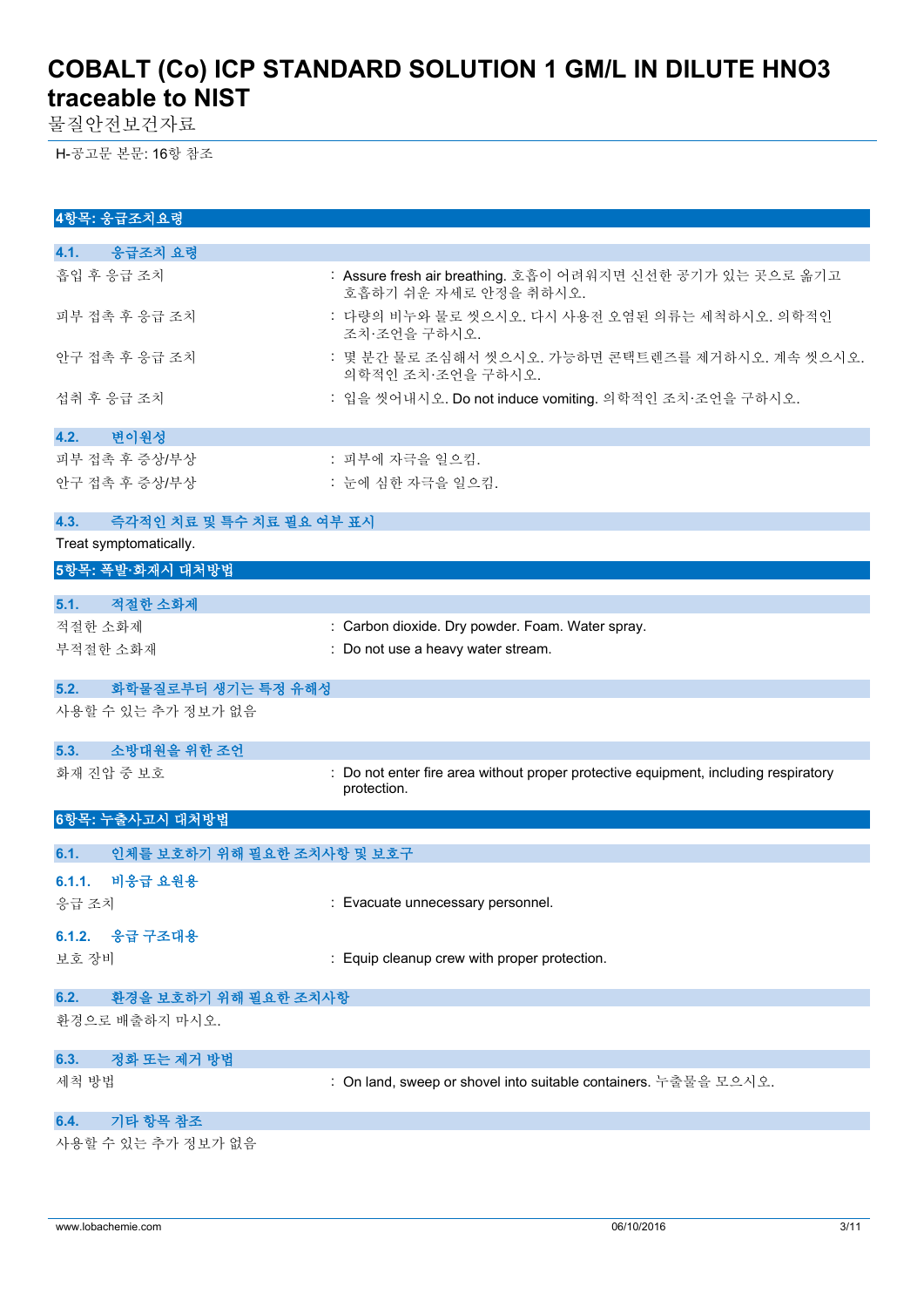물질안전보건자료

| 7항목: 취급 및 저장방법                 |                                                                                                                                         |
|--------------------------------|-----------------------------------------------------------------------------------------------------------------------------------------|
|                                |                                                                                                                                         |
| 안전취급요령<br>7.1.                 |                                                                                                                                         |
| 안전취급요령                         | : Avoid contact with skin and eyes. Do not breathe vapours. Provide good ventilation<br>in process area to prevent formation of vapour. |
| 위생 조치                          | : Wash hands and other exposed areas with mild soap and water before eating,<br>drinking or smoking and when leaving work.              |
| 피해야할 조건을 포함한 안전한 저장 방법<br>7.2. |                                                                                                                                         |
| 보관 조건                          | : 용기는 환기가 잘 되는 곳에 단단히 밀폐하여 저장하시오.                                                                                                       |
| 특정 최종 사용<br>7.3.               |                                                                                                                                         |
| 사용할 수 있는 추가 정보가 없음             |                                                                                                                                         |
| 8항목: 노출방지 및 개인보호구              |                                                                                                                                         |
|                                |                                                                                                                                         |
| 8.1.<br>제어 매개 변수               |                                                                                                                                         |
|                                |                                                                                                                                         |

사용할 수 있는 추가 정보가 없음

| 8.2.<br>노출방지                           |                                      |
|----------------------------------------|--------------------------------------|
| 손보호                                    | : 보호 장갑                              |
| 눈보호                                    | : Chemical goggles or safety glasses |
| 신체 보호                                  | : 적절한 보호복을 착용하시오                     |
| 호흡기 보호                                 | : 호흡 보호구를 착용하시오                      |
| 9항목: 물리화학적 특성                          |                                      |
|                                        |                                      |
| Q <sub>1</sub><br>기보저이 무리하하저 트서에 대하 저日 |                                      |

| 기끈역린 할디와익역 목장에 대한 정보 |
|----------------------|
| : 액체                 |
| : light pink.        |
| : 자료없음               |
| : 자료없음               |
| : 자료없음               |
| : 자료없음               |
| : 자료없음               |
| : 자료없음               |
| : 자료없음               |
| : 자료없음               |
| : 자료없음               |
|                      |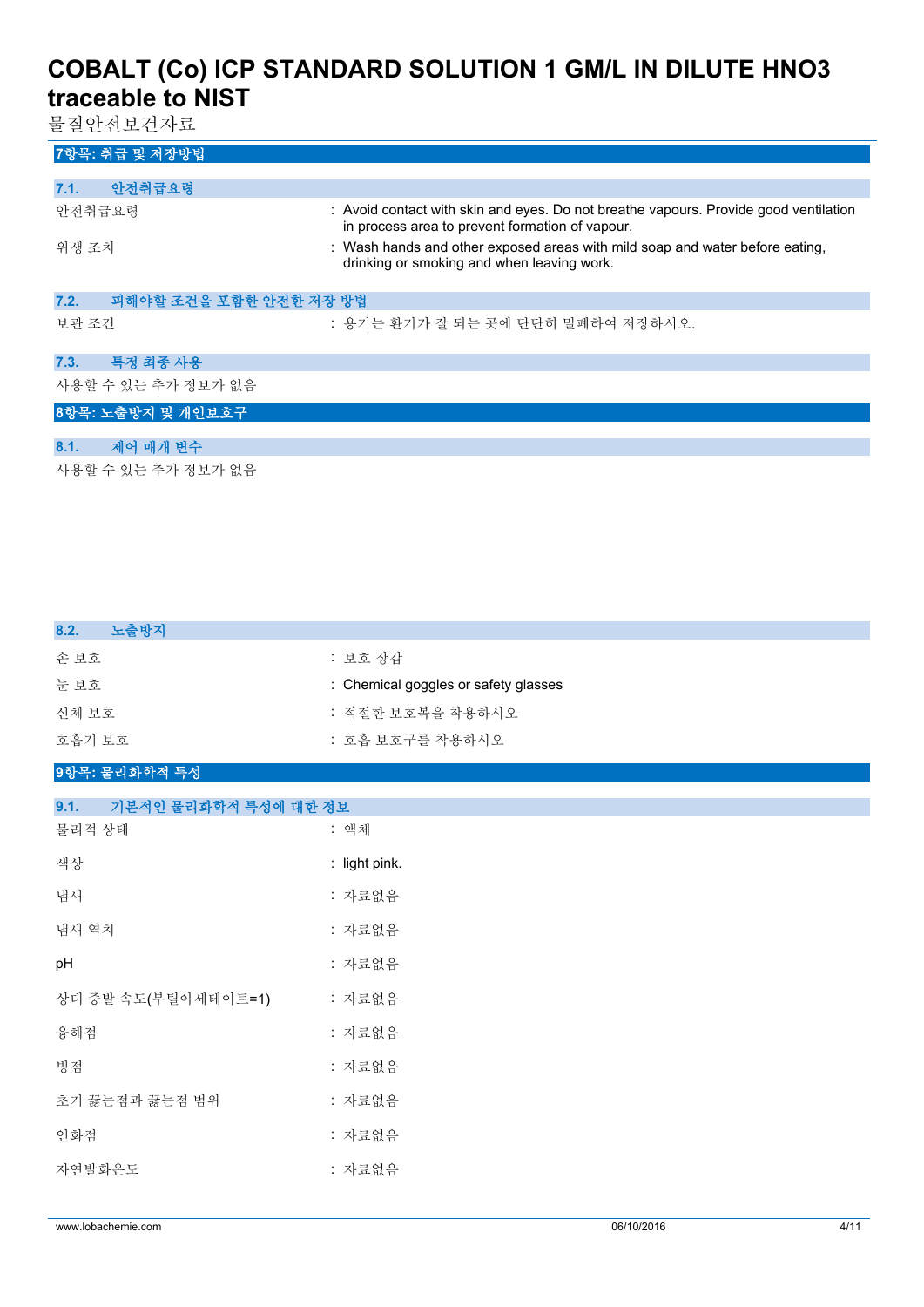물질안전보건자료

| 분해온도                     | : 자료없음 |
|--------------------------|--------|
| 인화성(고체, 기체)              | : 자료없음 |
| 증기압                      | : 자료없음 |
| <b>20°C</b> 에서의 상대 증기 밀도 | : 자료없음 |
| 상대 밀도                    | : 자료없음 |
| 용해도                      | : 자료없음 |
| n-옥탄올/물분배계수              | : 자료없음 |
| 점도, 운동학적                 | : 자료없음 |
| 점도, 역학적                  | : 자료없음 |
| 폭발성                      | : 자료없음 |
| 사화성                      | : 자료없음 |
| 인화 또는 폭발 범위의 상한/하한       | : 자료없음 |

### **9.2. 그 밖의 참고사항**

사용할 수 있는 추가 정보가 없음

|  |  | 10항목: 안정성 및 반응성 |
|--|--|-----------------|
|--|--|-----------------|

#### **10.1. 반응성**

사용할 수 있는 추가 정보가 없음

#### **10.2. 화학적 안정성**

Stable under normal conditions.

# **10.3. 유해 반응의 가능성**

사용할 수 있는 추가 정보가 없음

## **10.4. 피해야 할 조건** 직사광선.

**10.5. 피해야 할 물질**

사용할 수 있는 추가 정보가 없음

#### **10.6. 분해시 생성되는 유해물질**

사용할 수 있는 추가 정보가 없음

### **11항목: 독성에 관한 정보**

| 11.1.<br>독성에 대한 정보            |                                    |
|-------------------------------|------------------------------------|
| 급성 독성                         | : 분류되지 않음                          |
| 피부 부식성 / 자극성<br>심한 눈손상 또는 자극성 | : 피부에 자극을 일으킴.<br>: 눈에 심한 자극을 일으킴. |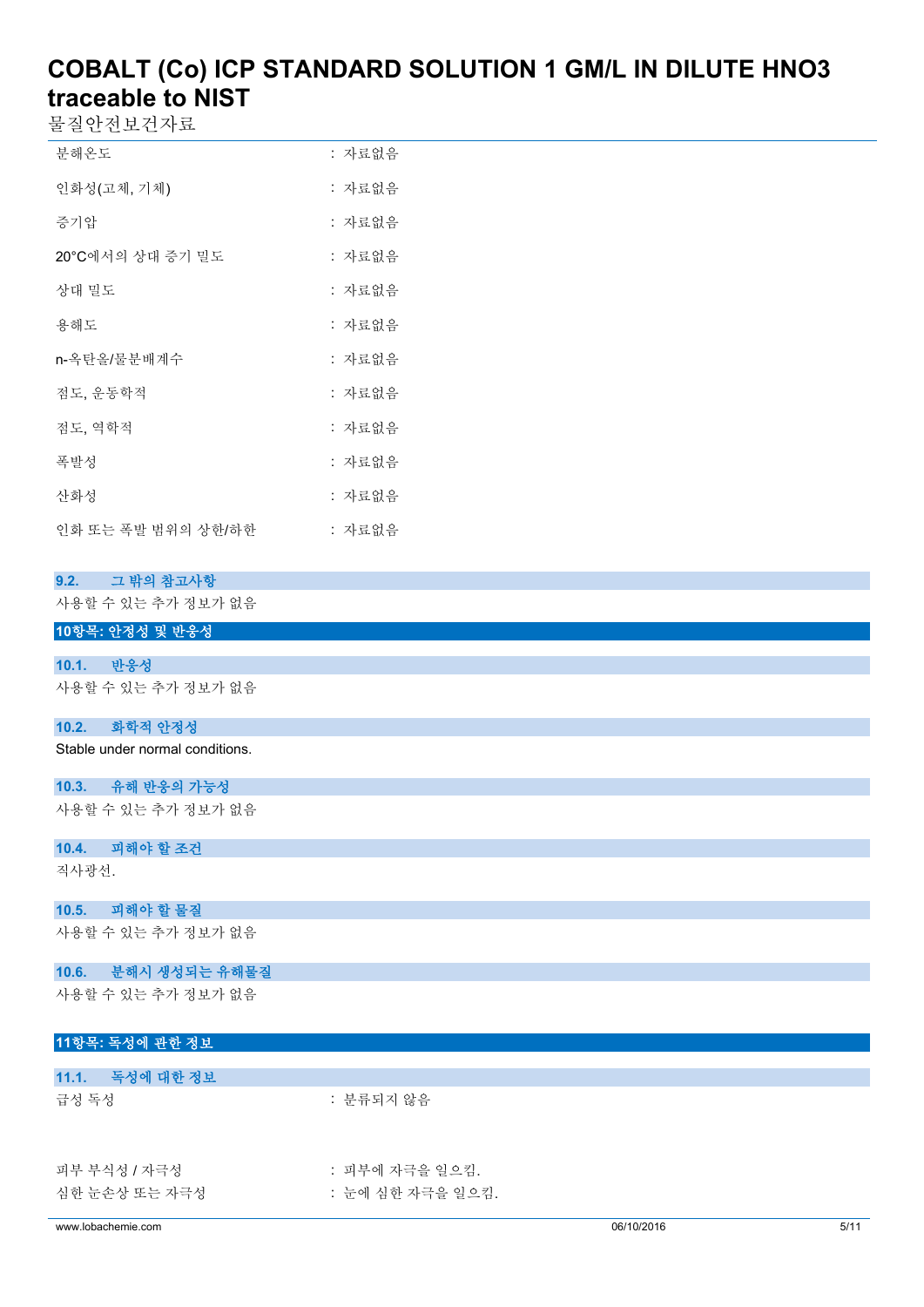물질안전보건자료

| 호흡기 또는 피부 과민성     | : 분류되지 않음      |
|-------------------|----------------|
| 생식세포 돌여변이 유발성     | : 분류되지 않음      |
| 발암성               | : 흡입 시 암유발 가능. |
|                   |                |
| 생식독성              | : 분류되지 않음      |
| 특정 표적장기 독성 (1회노출) | : 분류되지 않음      |
|                   |                |
| 특정 표적장기 독성 (반복노출) | : 분류되지 않음      |
|                   |                |
| 흡인유해성             | : 분류되지 않음      |
|                   |                |

### **12항목: 환경에 미치는 영향**

### **12.1. 독성** 사용할 수 있는 추가 정보가 없음

# **12.2. 잔류성 및 분해성**

사용할 수 있는 추가 정보가 없음

#### **12.3. 생물농축성**

사용할 수 있는 추가 정보가 없음

#### **12.4. 토양이동성**

사용할 수 있는 추가 정보가 없음

#### **12.5. PBT 및 vPvB 평가 결과**

사용할 수 있는 추가 정보가 없음

#### **12.6. 기타 유해 영향**

사용할 수 있는 추가 정보가 없음

## **13항목: 폐기시 주의사항**

## **13.1. 폐기물 처리법**

사용할 수 있는 추가 정보가 없음

### **14항목: 운송에 필요한 정보**

ADR / RID / IMDG / IATA / ADN 에 따름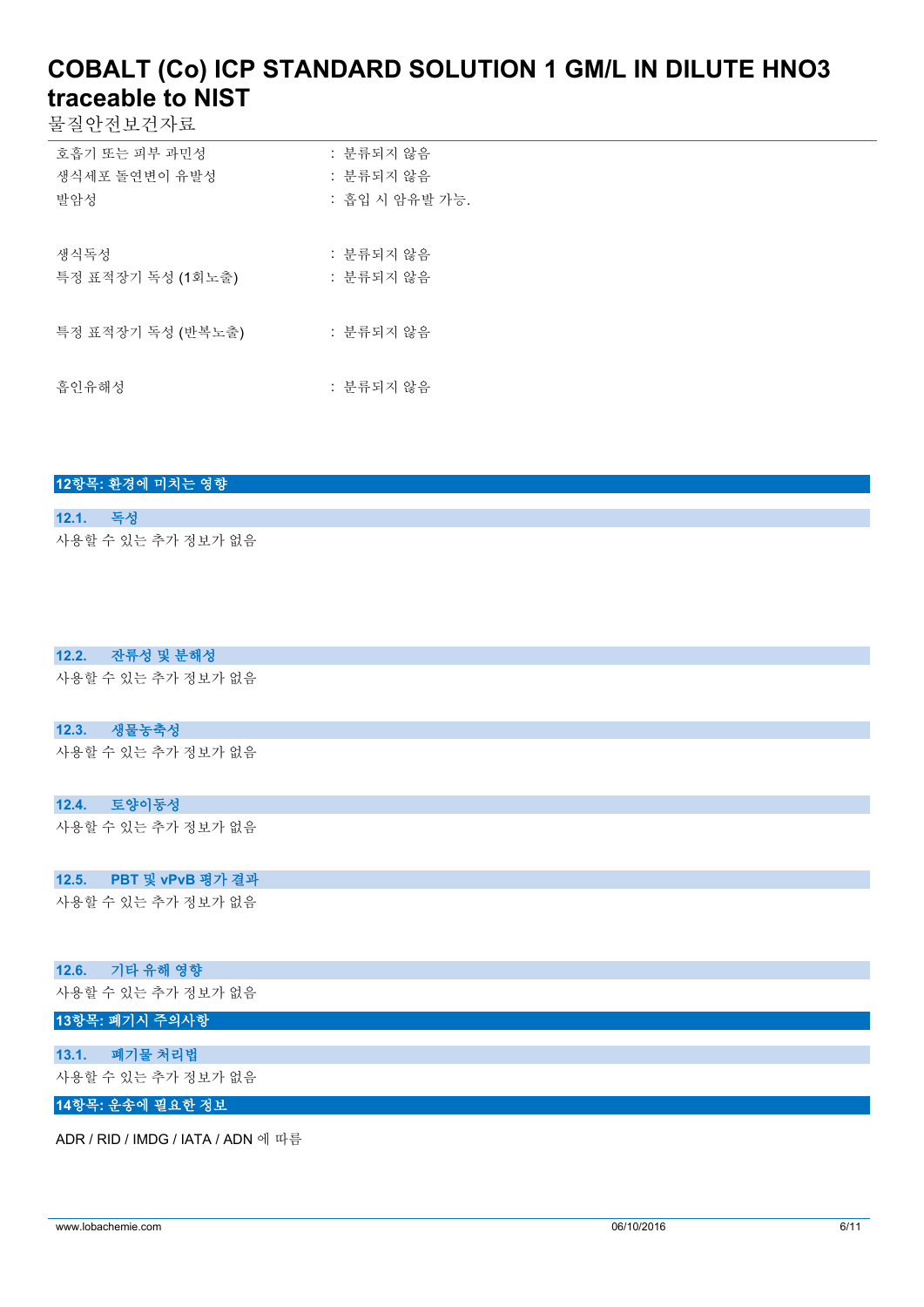물질안전보건자료

| 유엔번호(UN No.)<br>14.1.                |                                                                    |
|--------------------------------------|--------------------------------------------------------------------|
| UN-번호(ADR)                           | : 3264                                                             |
| UN-번호 (IMDG)                         | : 3264                                                             |
| UN-번호(IATA)                          | : 3264                                                             |
| UN-번호(ADN)                           | : 3264                                                             |
| UN-번호(RID)                           | : 3264                                                             |
|                                      |                                                                    |
| 적정선적명<br>14.2.                       |                                                                    |
| 고유 운송 명칭(ADR)                        | : CORROSIVE LIQUID, ACIDIC, INORGANIC, N.O.S.                      |
| Proper Shipping Name (IMDG)          | : CORROSIVE LIQUID, ACIDIC, INORGANIC, N.O.S.                      |
| 고유 운송 명칭(IATA)                       | : CORROSIVE LIQUID, ACIDIC, INORGANIC, N.O.S.                      |
| 고유 운송 명칭(ADN)                        | : CORROSIVE LIQUID, ACIDIC, INORGANIC, N.O.S.                      |
| 고유 운송 명칭(RID)                        | : CORROSIVE LIQUID, ACIDIC, INORGANIC, N.O.S.                      |
| Transport document description (ADR) | : UN 3264 CORROSIVE LIQUID, ACIDIC, INORGANIC, N.O.S., 8, III, (E) |
| 운송 문서 기술 (IMDG)                      | : UN 3264 CORROSIVE LIQUID, ACIDIC, INORGANIC, N.O.S., 8, III      |
| 운송 문서 기술 (IATA)                      | : UN 3264 CORROSIVE LIQUID, ACIDIC, INORGANIC, N.O.S., 8, III      |
| 운송 문서 기술 (ADN)                       | : UN 3264 CORROSIVE LIQUID, ACIDIC, INORGANIC, N.O.S., 8, III      |
| 운송 문서 기술 (RID)                       | : UN 3264 CORROSIVE LIQUID, ACIDIC, INORGANIC, N.O.S., 8, III      |

# **14.3. 운송에서의 위험성 등급**

| <b>ADR</b>          |     |
|---------------------|-----|
| 운송 위험 분류 (ADR)      | : 8 |
| Danger labels (ADR) | : 8 |



| ×<br>I<br>. .<br>v |
|--------------------|
|--------------------|

| 운송 위험 분류 (IMDG)      | : 8 |  |
|----------------------|-----|--|
| Danger labels (IMDG) | : 8 |  |





**ADN**

운송 위험 분류 (ADN) : 8

: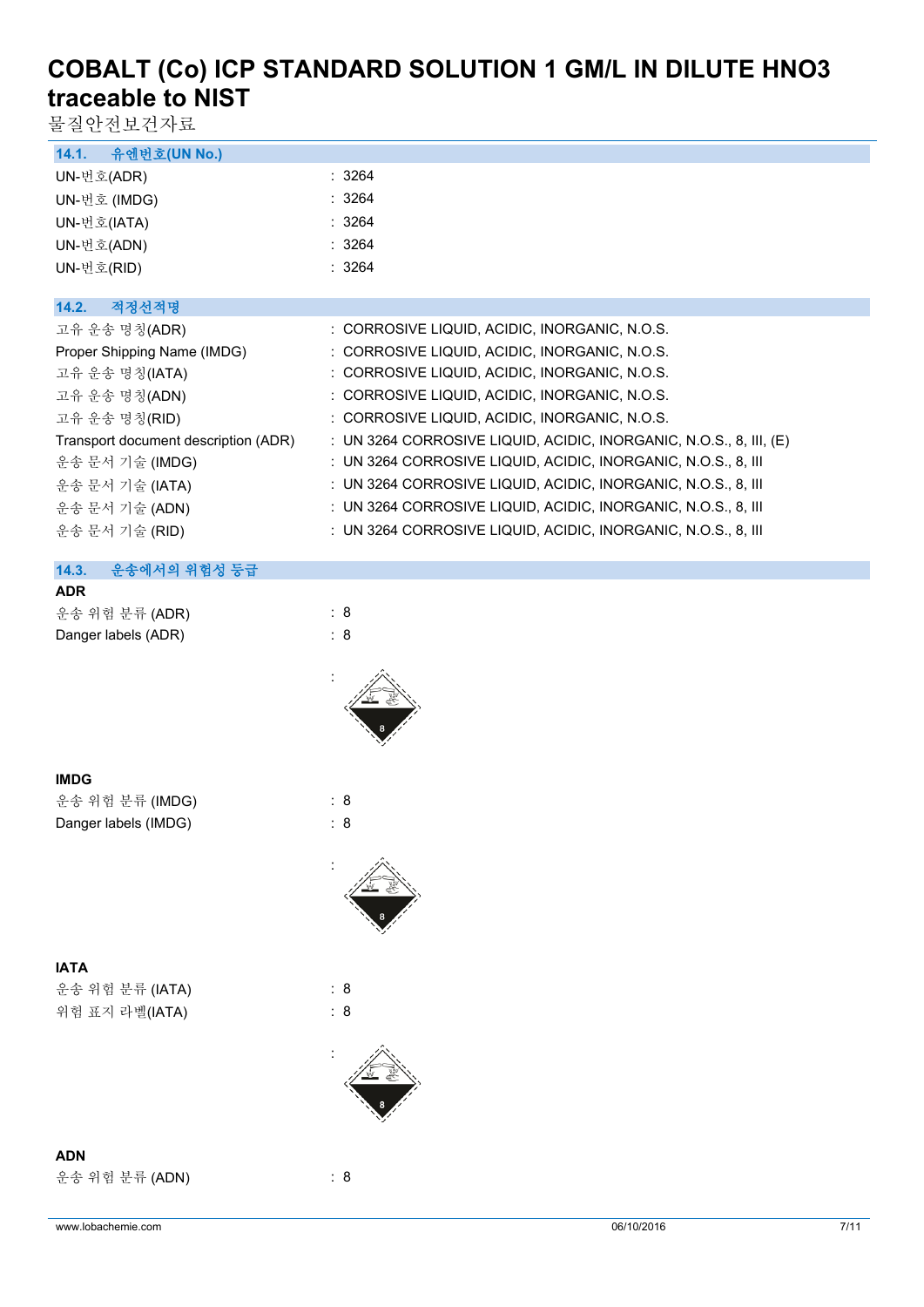물질안전보건자료

| ㄷ ㄷ ㄴ ㄴㅡ ㄴ´ ㅣㅡ           |                |
|--------------------------|----------------|
| Danger labels (ADN)      | $\therefore$ 8 |
|                          |                |
| <b>RID</b>               |                |
| 운송 위험 분류 (RID)           | $\therefore$ 8 |
| Danger labels (RID)      | $\colon$ 8     |
|                          |                |
| 용기등급<br>14.4.            |                |
| 포장 등급(ADR)               | $\div$ III     |
| 포장 등급(IMDG)              | $\lesssim 10$  |
| 포장 그룹(IATA)              | $\div$ III     |
| 포장 그룹(ADN)               | $\lesssim 10$  |
| 포장 등급(RID)               | $\lesssim 10$  |
| 14.5.<br>환경 유해성          |                |
| 환경에 위험                   | : No           |
| 해양오염물질                   | : No           |
| 그 밖의 참고사항                | : 가용 추가 정보 없음  |
| 사용자를 위한 특별 주의사항<br>14.6. |                |
| - 내륙 수송                  |                |
| 분류 코드(UN)                | : C1           |
| 특수 공급(ADR)               | : 274          |
| 일정량(ADR)                 | : 5L           |
| 7.27100                  | $E = 4$        |

| $\epsilon$ 0 0 0 0 0 $\mu$                                   |   |                           |
|--------------------------------------------------------------|---|---------------------------|
| 극소량(ADR)                                                     |   | : E1                      |
| Packing instructions (ADR)                                   |   | : P001, IBC03, LP01, R001 |
| Mixed packing provisions (ADR)                               |   | : MP19                    |
| Portable tank and bulk container<br>instructions (ADR)       |   | : T7                      |
| Portable tank and bulk container special<br>provisions (ADR) |   | $:$ TP1, TP28             |
| Tank code (ADR)                                              |   | : L4BN                    |
| 탱크 수송용 차량                                                    |   | : AT                      |
| 운송 범주(ADR)                                                   |   | : 3                       |
| Special provisions for carriage - Packages<br>(ADR)          |   | : V12                     |
| 위험 식별 번호(Kemler 번호)                                          |   | 80                        |
| 오렌지 플레이트                                                     | ٠ | 80                        |
|                                                              |   |                           |
|                                                              |   |                           |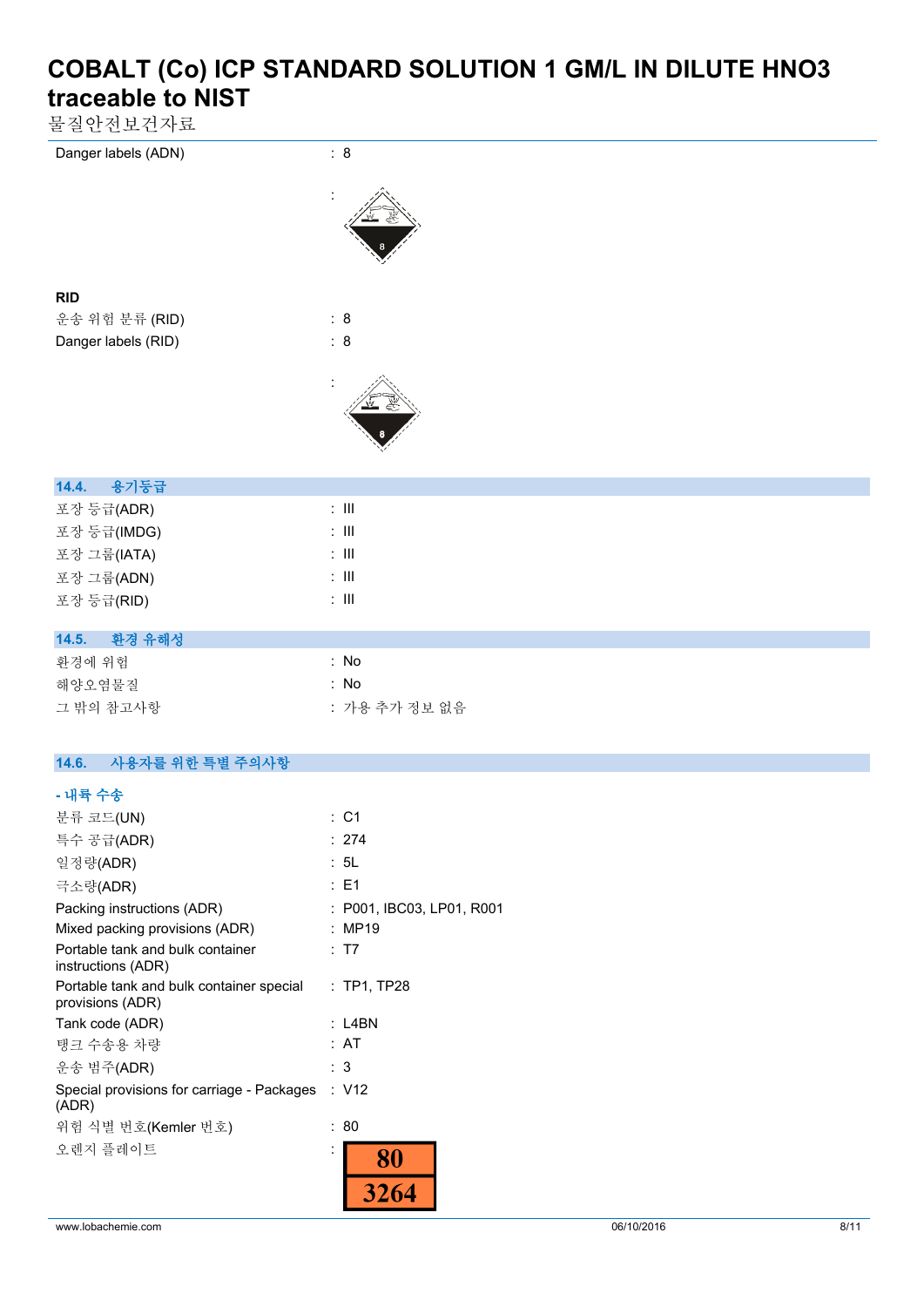물질안전보건자료

| 터널 제한 코드 (ADR) | : E  |
|----------------|------|
| EAC 코드         | : 2X |
| APP 코드         | ∶ B  |
| - 해상 운송        |      |

| Special provision (IMDG)        | : 223, 274    |
|---------------------------------|---------------|
| Limited quantities (IMDG)       | : 5 L         |
| 극소량(IMDG)                       | $E = 1$       |
| Packing instructions (IMDG)     | : P001, LP01  |
| IBC packing instructions (IMDG) | : IBC03       |
| Tank instructions (IMDG)        | : T7          |
| Tank special provisions (IMDG)  | $:$ TP1, TP28 |
| EmS-No. (Fire)                  | $: F-A$       |
| EmS-No. (Spillage)              | $:$ S-B       |
| Stowage category (IMDG)         | ÷Α            |
| Stowage and handling (IMDG)     | $:$ SW2       |
| MFAG-번호                         | : 154         |

# **- 항공 운송**

| PCA 예상 수량(IATA)        | : E1   |
|------------------------|--------|
| PCA 제한 수량(IATA)        | : Y841 |
| PCA 제한 수량 최대 순수량(IATA) | : 1L   |
| PCA 포장 지침(IATA)        | : 852  |
| PCA 최대 순수량(IATA)       | : 5L   |
| CAO 포장 지침(IATA)        | : 856  |
| CAO 최대 순수량(IATA)       | : 60L  |
| 특별 공급(IATA)            | : A3   |
| <b>ERG</b> 코드(IATA)    | : 8L   |

# **- 국내 수로 운송**

| 분류 코드(ADN)                        | :C1             |
|-----------------------------------|-----------------|
|                                   |                 |
| 특별 공급(ADN)                        | : 274           |
| 일정량(ADN)                          | : 5 L           |
| 극소량(ADN)                          | $\therefore$ E1 |
| Carriage permitted (ADN)          | ÷Т              |
| Equipment required (ADN)          | $:$ PP. EP      |
| Number of blue cones/lights (ADN) | : 0             |

# **- 철도 수송**

| Classification code (RID)                                    |     | :C1                       |
|--------------------------------------------------------------|-----|---------------------------|
| 특별 공급(RID)                                                   |     | : 274                     |
| 한정 수량(RID)                                                   |     | : 5L                      |
| 극소량(RID)                                                     |     | $\therefore$ E1           |
| Packing instructions (RID)                                   |     | : P001. IBC03. LP01. R001 |
| Mixed packing provisions (RID)                               |     | : MP19                    |
| Portable tank and bulk container<br>instructions (RID)       |     | : T7                      |
| Portable tank and bulk container special<br>provisions (RID) |     | $:$ TP1, TP28             |
| Tank codes for RID tanks (RID)                               |     | : L4BN                    |
| 운송 범주(RID)                                                   | : 3 |                           |
|                                                              |     |                           |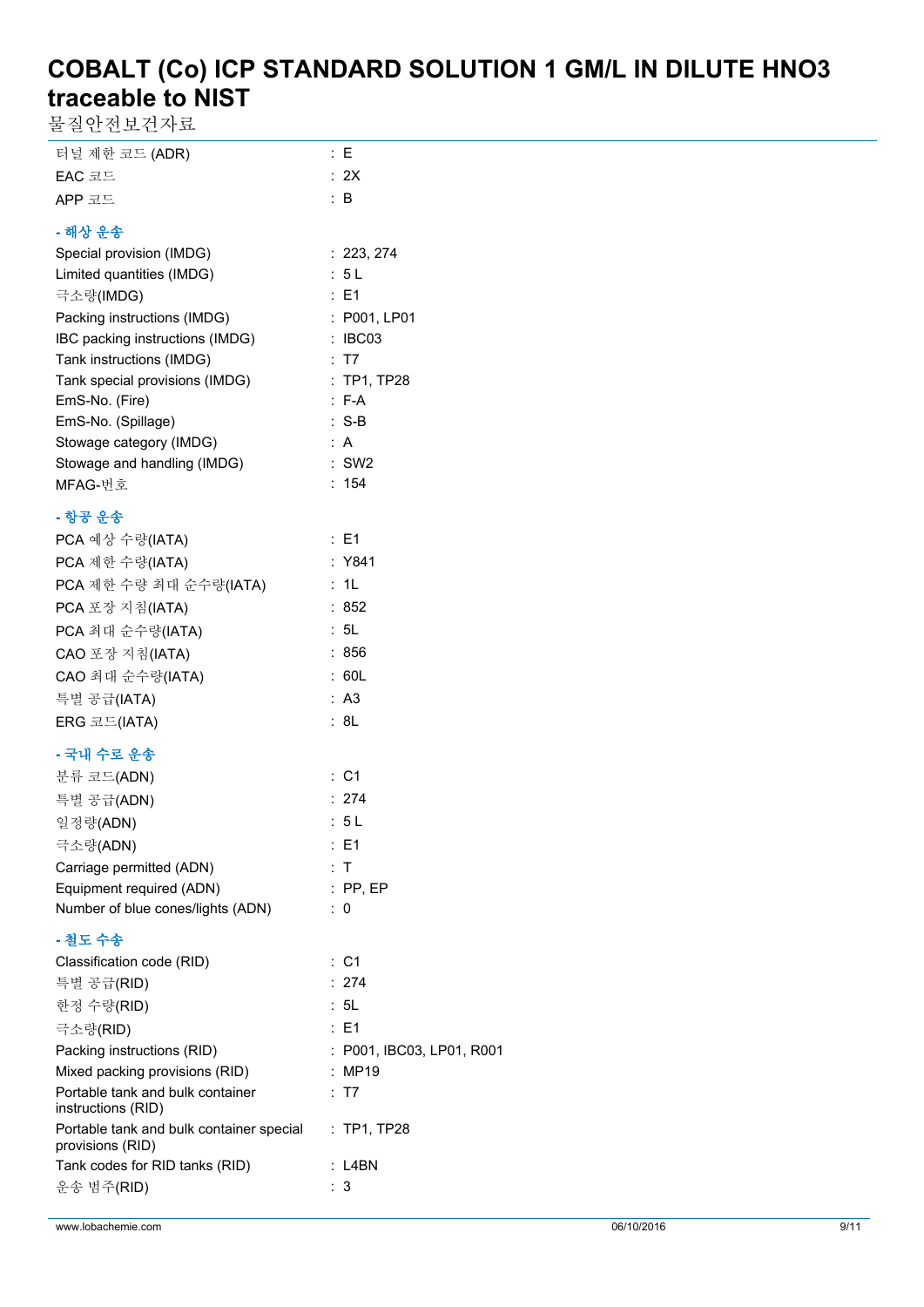물질안전보건자료

| Special provisions for carriage – Packages : W12<br>(RID) |       |
|-----------------------------------------------------------|-------|
| Colis express (express parcels) (RID)                     | : CE8 |
| Hazard identification number (RID)                        | : 80  |

**14.7. MARPOL 73/78 별첨 II 및 IBC 코드에 따른 대량 운송**

해당없음

### **15항목: 법적 규제현황**

**15.1. 안전, 보건 및 환경과 관련하여 단일물질 또는 혼합물에 대한 특별 규정/법규**

**15.1.1. EU 규정**

Contains no substances with Annex XVII restrictions REACH 후보 물질 미함유

Contains no REACH Annex XIV substances.

### **15.1.2. 국가 규정**

#### **독일**

| AwSV/VwVwS Annex reference                                                     | : Water hazard class (WGK) 3, strongly hazardous to water (Classification according<br>to AwSV, Annex 1) |
|--------------------------------------------------------------------------------|----------------------------------------------------------------------------------------------------------|
| 12th Ordinance Implementing the Federal<br>Immission Control Act - 12. BlmSchV | 12차 BlmSchV(배출 방지 법령) (심각한 사고에 대한 규정) 미대상                                                                |
| 덴마크                                                                            |                                                                                                          |

텐마크 규정 권장사항 **: Young people below the age of 18 years are not allowed to use the product** Pregnant/breastfeeding women working with the product must not be in direct contact with the product The requirements from the Danish Working Environment Authorities regarding work with carcinogens must be followed during use and disposal

#### **15.2. 화학 물질 안정성 평가**

사용할 수 있는 추가 정보가 없음

### **16항목: 그 밖의 참고사항**

제H상 및 EUH상 전문:

Acute Tox. 4 (Oral) 급성독성-경구 의 구분 4

www.lobachemie.com 06/10/2016 10/11